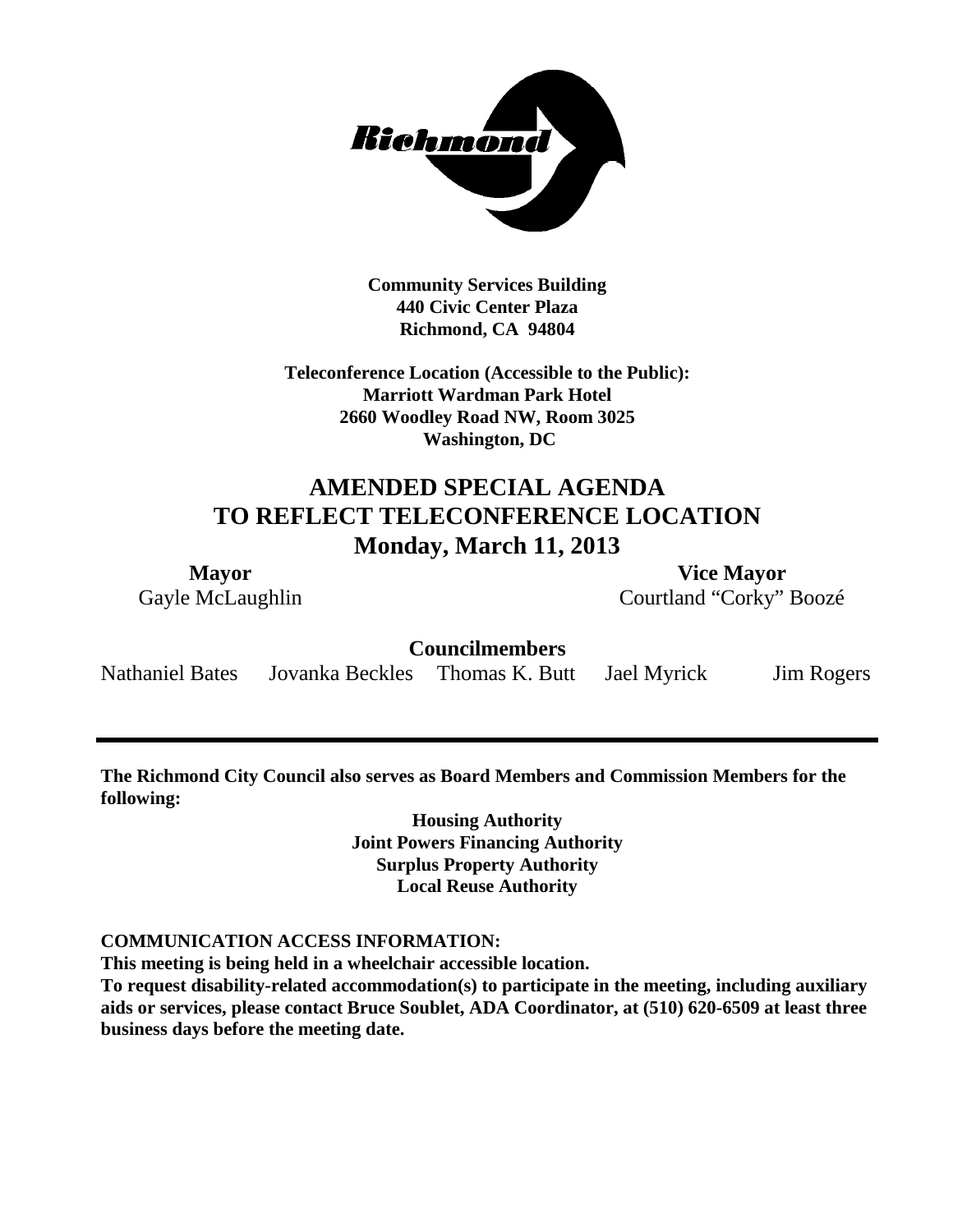# **MEETING PROCEDURES**

The City of Richmond encourages community participation at its City Council meetings and has established procedures that are intended to accommodate public input in a timely and time-sensitive way. As a courtesy to all members of the public who wish to participate in City Council meetings, please observe the following procedures:

**PUBLIC COMMENT ON AGENDA ITEMS:** Anyone who desires to address the City Council on items appearing on the agenda must complete and file a pink speaker's card with the City Clerk **prior** to the City Council's consideration of the item. Once the City Clerk has announced the item and discussion has commenced, no person shall be permitted to speak on the item other than those persons who have submitted their names to the City Clerk. Your name will be called when the item is announced for discussion. **Each speaker will be allowed TWO (2) MINUTES to address the City Council on NON-PUBLIC HEARING items listed on the agenda.**

## **SPEAKERS ARE REQUESTED TO OCCUPY THE RESERVED SEATS IN THE FRONT ROW BEHIND THE SPEAKER'S PODIUM AS THEIR NAME IS ANNOUNCED BY THE CITY CLERK.**

Any law enforcement officer on duty or whose service is commanded by the presiding officer shall be Sergeant-at-Arms of the Council meetings. He/she, or they, shall carry out all orders and instructions given by the presiding officer for the purpose of maintaining order and decorum at the Council meetings (City Council Rules of Procedure and Order Section III F, RMC Section 2.12.030). **\*\*\*\*\*\*\*\*\*\*\*\*\*\*\*\*\*\*\*\*\*\*\*\*\*\*\*\*\*\*\*\*\*\*\*\*\*\*\*\*\*\*\*\*\*\*\*\*\*\*\*\*\*\*\*\*\*\***